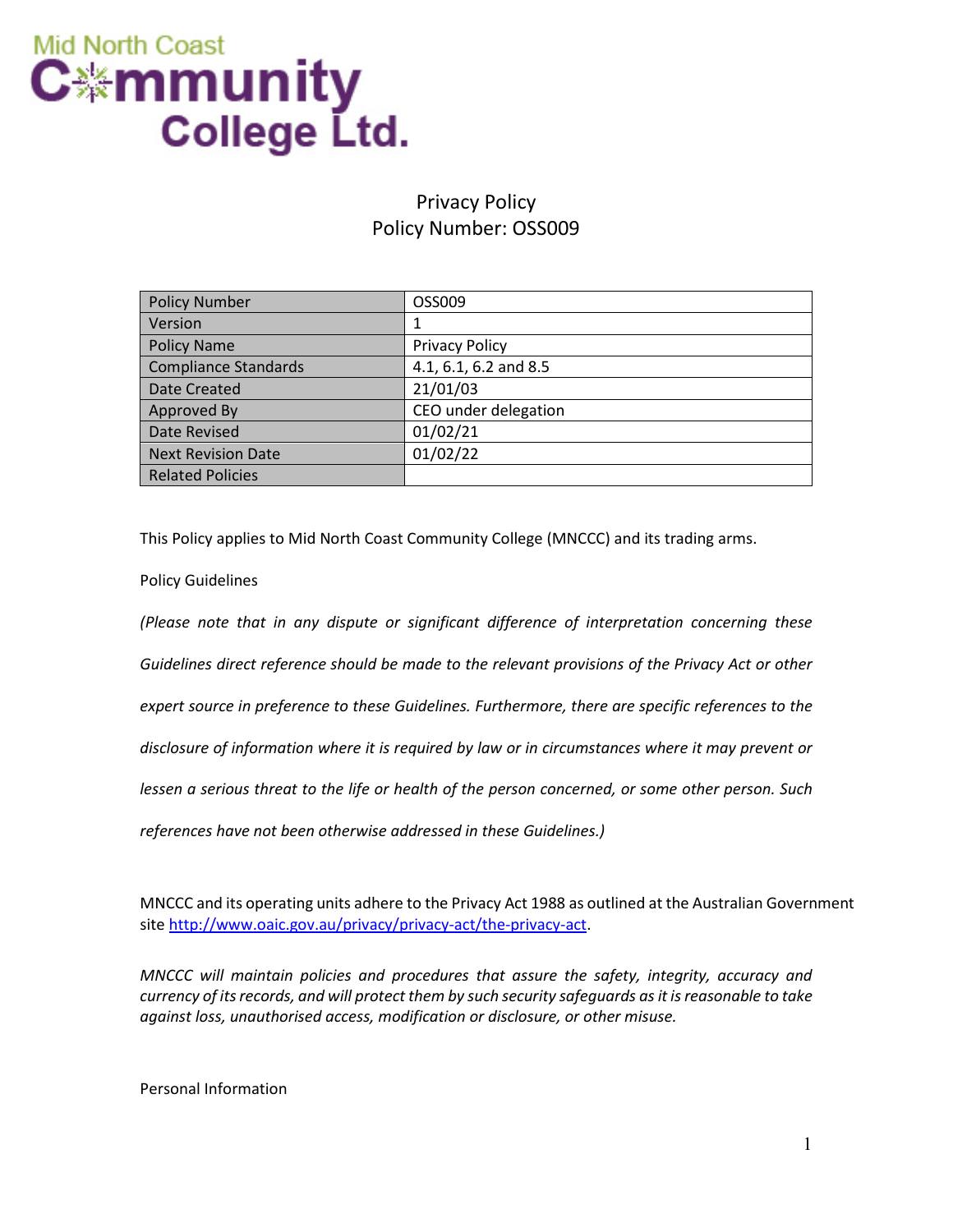MNCCC will safeguard any personal information that MNCCC, or anyone acting on our behalf, might obtain.

MNCCC will obtain only such personal information as is necessary to enable the organisation to conduct its business and for no other purpose, unless the person concerned consents to its use for that purpose, its use is authorised under the Privacy Act, or it is required by Australian Standards Quality Authority (ASQA) for audit purposes under the provisions of the VET Quality Framework.

The Australian Commonwealth Government from time to time, requests from the College certain encoded student information for statistical research purposes.

MNCCC will seek such information by lawful and fair means and not in an unreasonably intrusive way. Wherever practicable, MNCCC will obtain personal information only from the person concerned.

The security of your personal information is important to MNCCC. When you enter sensitive information (such as credit card numbers) on MNCCC*'s* website, we encrypt that information using secure socket layer technology (SSL). When Credit Card details are collected, we simply pass them on in order to be processed as required. We never permanently store complete Credit Card details.

MNCCC follows generally accepted industry standards to protect the personal information submitted to us, both during transmission and once we receive it.

If you have any questions about security on MNCCC*'s* Website, you can email *MNCCC* at [portace@portace.com.au](mailto:portace@portace.com.au) .

MNCCC will sometimes collect personal information from a third party if the person has consented or would reasonably expect us to collect the information in this way, for example from publicly available sources such as websites or telephone directories.

MNCCC will take reasonable steps to make sure that the personal information MNCCC collect, use or disclose is accurate, complete and up-to-date.

At the time of collecting personal information, or prior to it, MNCCC will take reasonable steps to advise the person concerned:

- That they may have access to the information,
- How they may contact us to gain access,
- The purpose(s) for which MNCCC collect the information,
- The name of any organisation, or type of organisation, to which MNCCC may disclose the information,
- If the information is required by law, and
- Any consequences if the person fails to provide all or part of the information.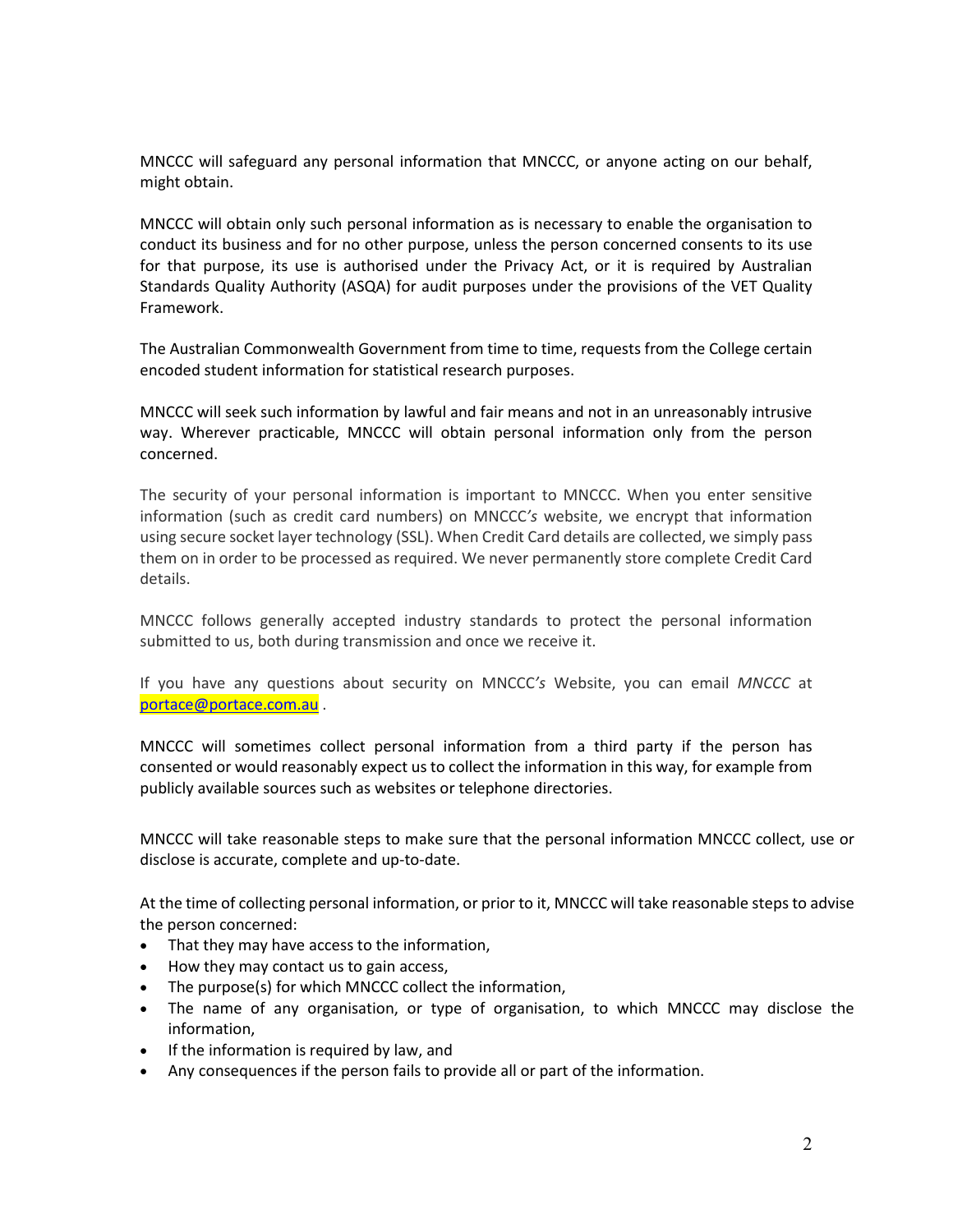If it is not practicable to advise the person at that time, or prior to it, MNCCC will advise them as soon as practicable after collection of the information, including any instance where the information is provided by a third party on that person's behalf.

MNCCC will take reasonable steps to destroy or permanently de-identify personal information that is no longer needed for the purpose for which it was obtained.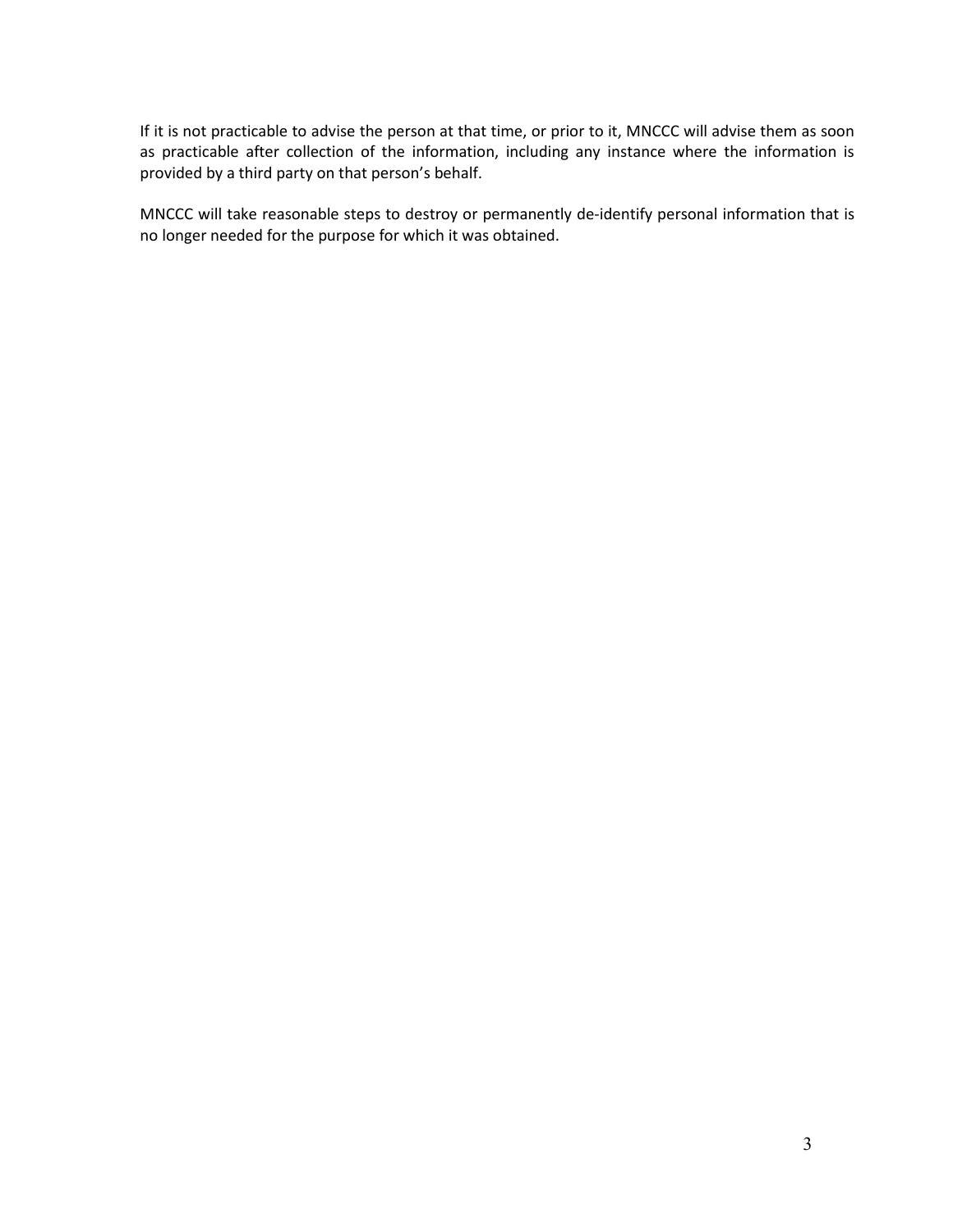#### Access to information

Current and previous staff members and students are entitled to know whether personal information about them is held by the College, the nature of the information, the main purposes for which it is used and their entitlements to gain access to it. MNCCC will provide a person, on request, with access to their personal information on establishment of identification or will provide reasons for denying access in accordance with the provisions of the Privacy Act. Access to personal information includes opportunity for the person to inspect records, take notes or obtain a photocopy or computer printout, however, this must be in the presence of the CEO.

If a person establishes that the personal information MNCCC holds concerning them is inaccurate, incomplete or not up to date MNCCC will take all reasonable steps to correct the information.

The College will provide the employee or student with access to their personal record upon written request by the individual, except:

- in the case of personal information, other than health information, providing access would pose a serious and imminent threat to the life or health of any other staff or students;
- providing access would have an unreasonable impact upon the privacy of other staff or students;
- the request for access is frivolous or vexatious;
- providing access would reveal the intentions of the organisation in relation to negotiations with the staff member in such a way as to prejudice those negotiations;
- providing access would be likely to prejudice an investigation of possible unlawful activity;
- denying access is required or authorised by or under law; and
- providing access would be likely to prejudice the outcome of an internal investigation.

If the College is not required to provide the employee or student with access to the information because of one or more of (the above) reasons, the College must, if reasonable, consider whether the use of mutually agreed intermediaries would allow sufficient access to meet the needs of both parties. The College must provide reasons for denial of access or a refusal to correct personal information.

MNCCC will respond to an employee or student's written and signed request for their personal information as soon as practicable. The time taken to respond to a staff member's request for access may be influenced by various factors. These may include the method of communication, the type or amount of personal information requested, how the personal information is held, if a third party needs to be consulted and how it is to be provided to the individual making the request.

MNCCC will not disclose personal information they have collected from a person to a third party without the written consent of the person concerned, except where it is required:

- By law,
- To comply with the Standards for National Regulation,
- To lessen or prevent a serious and imminent threat to an individual's life, health or safety; or a serious threat to public health or public safety, or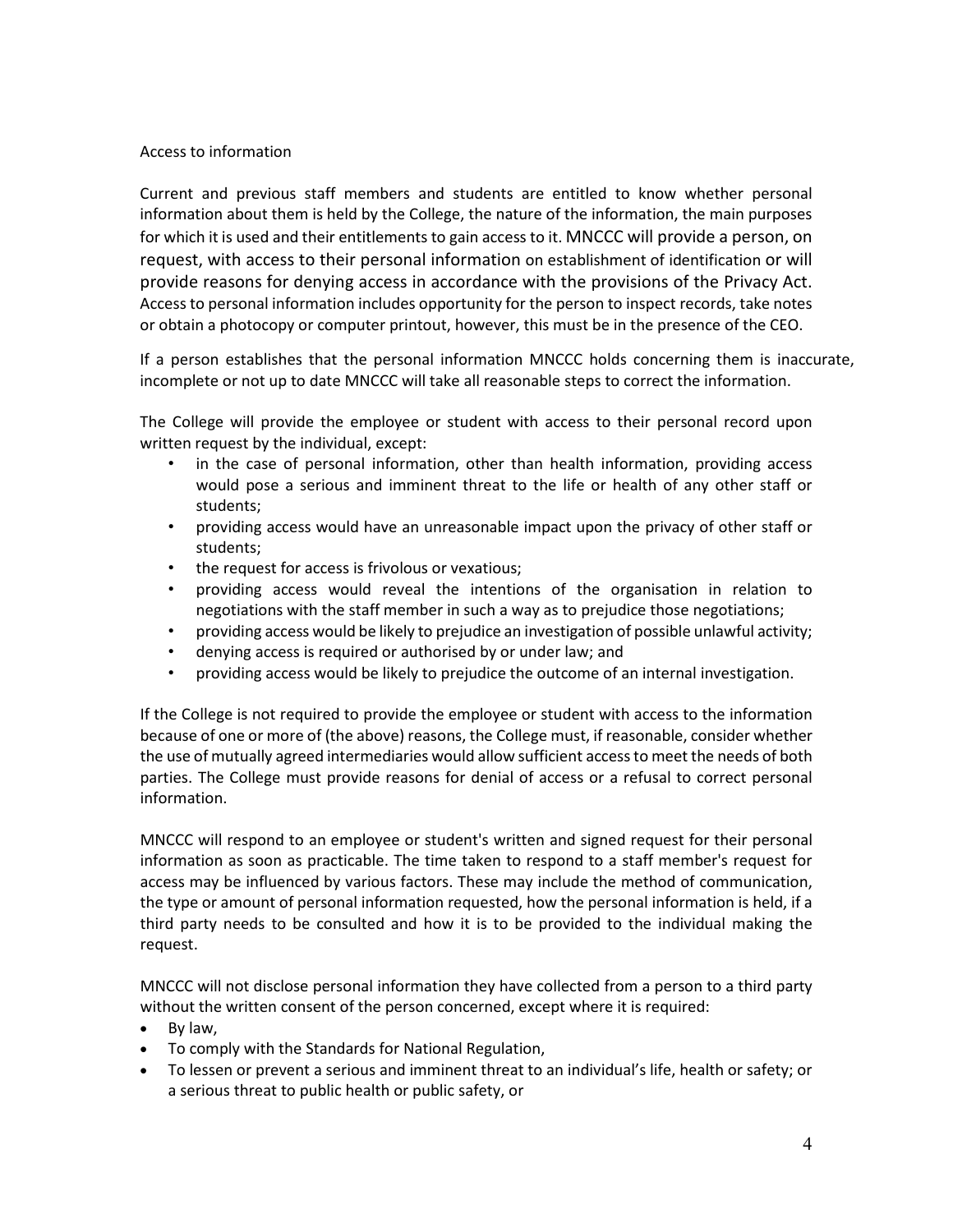• As part of a necessary investigation into suspected unlawful activity, and its use or disclosure to relevant persons or authorities.

The unauthorised disclosure of personal information to a third party by a staff member may result in dismissal.

#### Gain Consent

MNCCC will obtain written permission from any person or organisation for the use of any advertising material that refers to them, and will abide by any conditions of that permission. (See Appendix 1)

#### Record Keeping (See Appendix 2)

MNCCC will maintain a summary available for inspection by the public, of the nature of the personal information MNCCC keep in our records, setting out, for each type of record:

- The purpose(s) for which it is kept,
- The category of individuals about whom it is kept,
- The period for which it is kept,
- The persons authorised to have access to it and the conditions of access, and
- Steps to be taken by persons wishing to access their records.

#### College Marketing

The College may from time-to-time, contact students and past students by mail, email or telephone for the purpose of course evaluation and marketing. Students may at any time request that all such marketing cease. All requests will be promptly complied with. The College does not allow the use of student information for any secondary marketing not related to the College.

#### Electronic Privacy

MNCCC will only record a student's or member's email address if they send a message or if their consent is implied through the collection of personal information given by them. Their email address will only be used by us for the purpose for which it is provided.

Students and members who are on one or more of our email lists may opt out of further contact from us by clicking the unsubscribe option provided in all emails sent to our marketing and network email lists.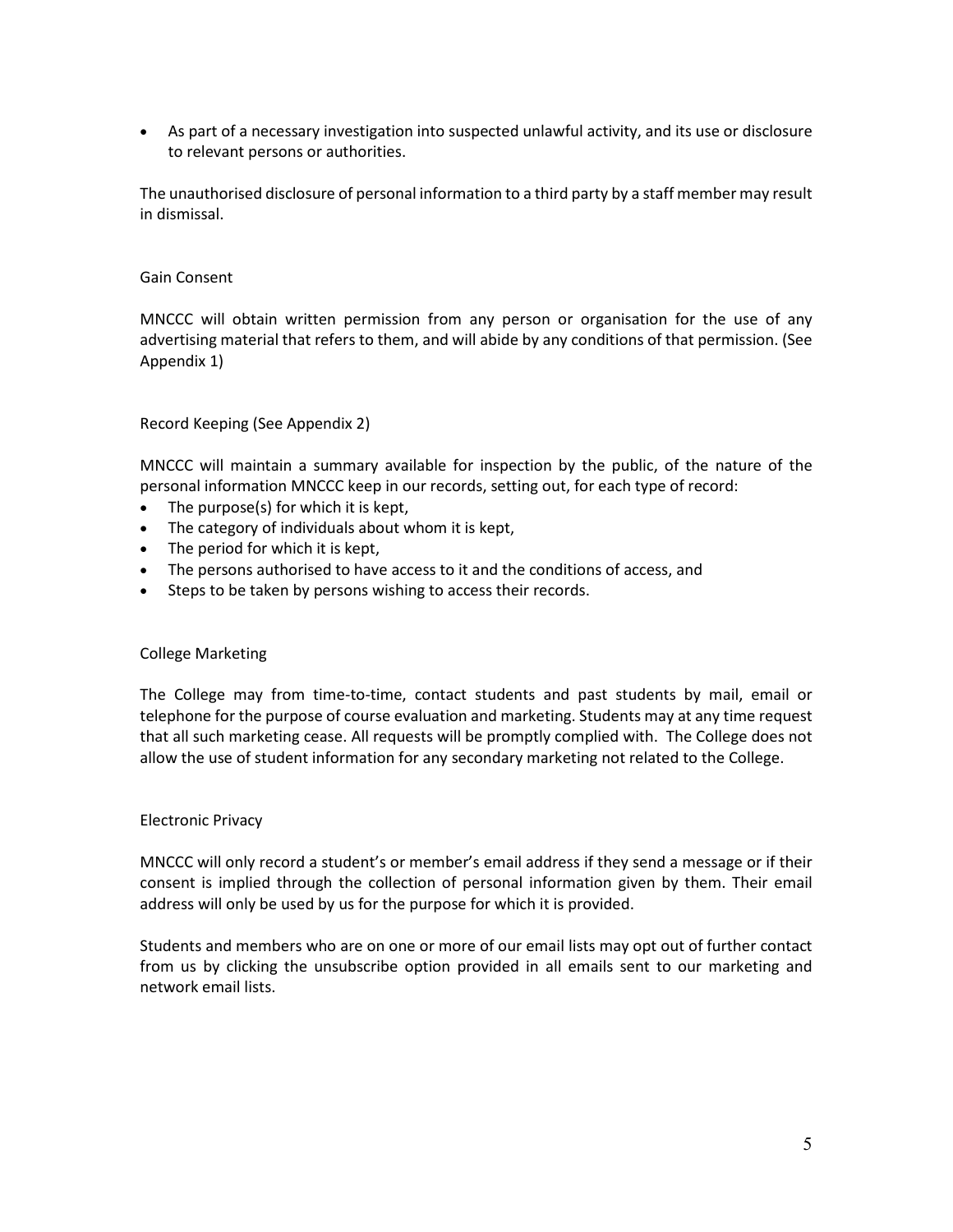## Appendix 1

### Consent to Release Information

| Phone:                                                                   |  |  |  |  |  |
|--------------------------------------------------------------------------|--|--|--|--|--|
|                                                                          |  |  |  |  |  |
|                                                                          |  |  |  |  |  |
| information concerning me in the  College's files and records,           |  |  |  |  |  |
| hereby give consent for the following information to be released to      |  |  |  |  |  |
|                                                                          |  |  |  |  |  |
| organization, "potential employers" etc. ) for the purpose of            |  |  |  |  |  |
|                                                                          |  |  |  |  |  |
| (Specify purpose - 'considering my suitability for employment' etc.) and |  |  |  |  |  |
| for no other purpose :                                                   |  |  |  |  |  |
|                                                                          |  |  |  |  |  |
| ( Details of information to be supplied )                                |  |  |  |  |  |
|                                                                          |  |  |  |  |  |
|                                                                          |  |  |  |  |  |
|                                                                          |  |  |  |  |  |
|                                                                          |  |  |  |  |  |
|                                                                          |  |  |  |  |  |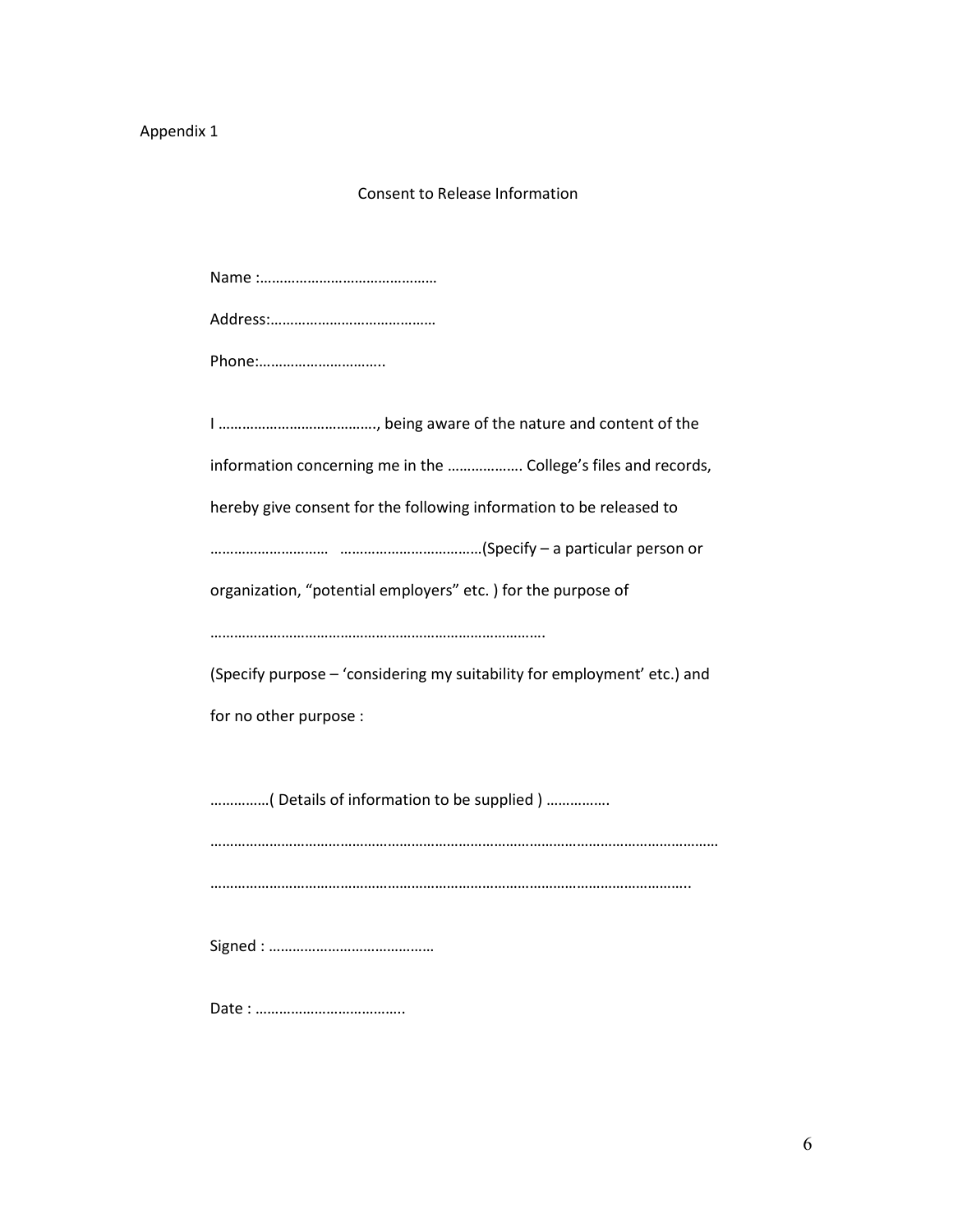# Appendix 2

## RECORDS SUMMARY

| Record                    | Purpose for<br><b>Retaining Record</b>               | Categories of<br>People For<br>Whom<br><b>Records</b><br>Are Kept | Period of<br>Retention | Persons with<br>Authorised Access and<br><b>Conditions of Access</b>                                                                                                                                                                     | Steps to be Taken<br>by Person to<br><b>Access Information</b><br>on File                                                                                                                          |
|---------------------------|------------------------------------------------------|-------------------------------------------------------------------|------------------------|------------------------------------------------------------------------------------------------------------------------------------------------------------------------------------------------------------------------------------------|----------------------------------------------------------------------------------------------------------------------------------------------------------------------------------------------------|
| Enrolment<br>and receipt  | Record of course<br>selection and<br>payment of fees | All students                                                      | 7 years                | Government agencies<br><b>Employment agencies</b><br>for Mutual Obligation<br>requirements                                                                                                                                               | Request for access<br>through CEO                                                                                                                                                                  |
| Student<br>Records        | Results and<br>issuing of<br>qualifications          | All students                                                      | 30 years               | <b>Students have access</b><br>to their own records.<br>Records not disclosed<br>to third party without<br>the permission of the<br>student. Personal<br>information contained<br>in student records not<br>disclosed to third<br>party. | Request for access<br>to own records<br>from student<br>through CEO.<br>Access to student<br>records is<br>restricted to that<br>required for the<br>purposes of the<br>business of the<br>College |
| <b>Members</b><br>records | Record of<br>membership                              | Members                                                           | 2 years                | Members have access<br>to their own records.<br>Records not disclosed<br>to third party without<br>the permission of the<br>member. Personal<br>information contained<br>in member records not<br>disclosed to third<br>party.           | Request for access<br>to own records<br>from member<br>through CEO.<br>Access to member<br>records is<br>restricted to that<br>required for the<br>purposes of the<br>business of the<br>College   |